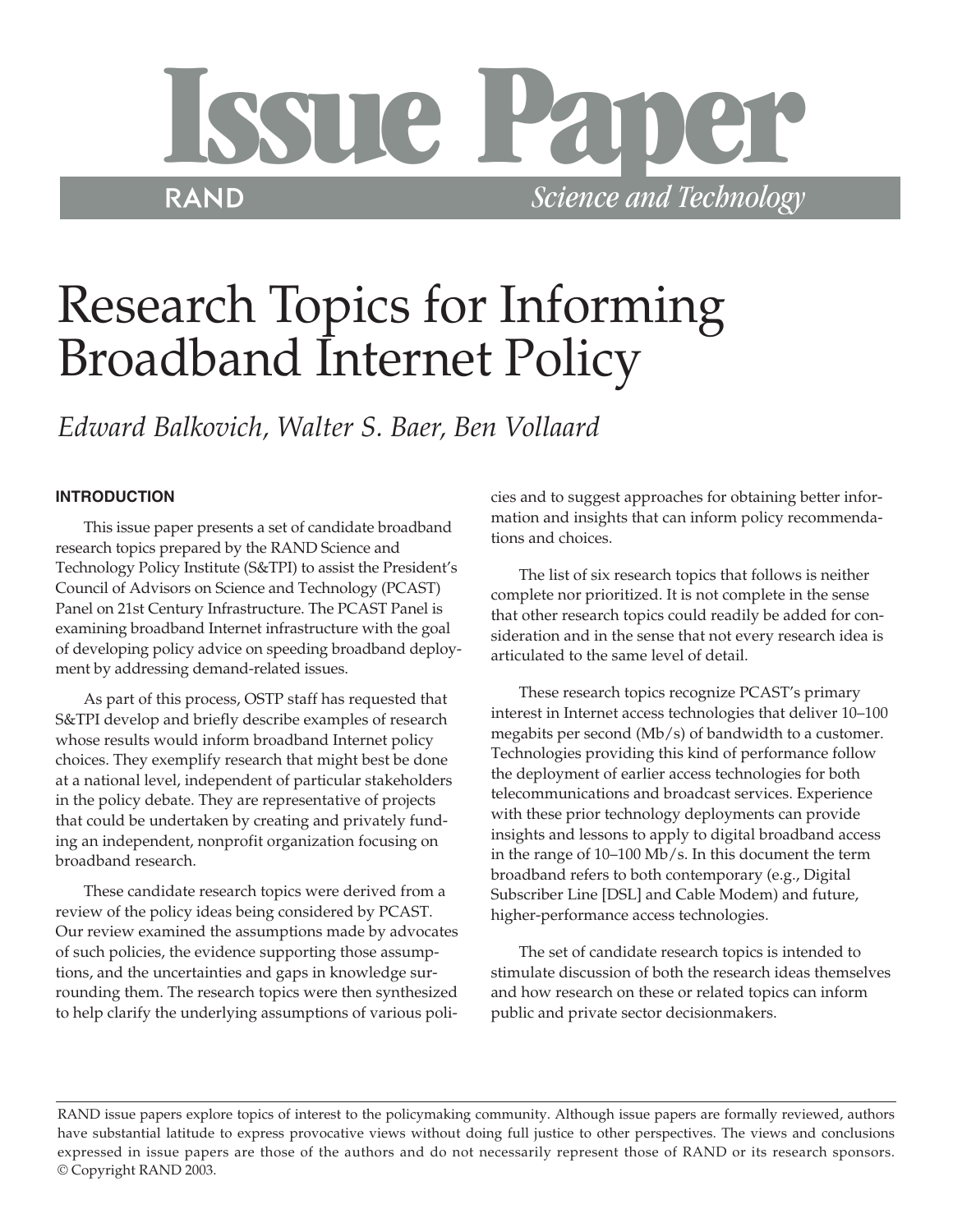## **LESSONS FROM BROADBAND DEPLOYMENT IN OTHER COUNTRIES**

## **Research question**

South Korea, Canada, and a few other countries lead the United States in broadband uptake among households. Is their success due to country-specific demographic factors, industry patterns, effective public policies, or other factors? For example, 90 percent of households in South Korea are within 2.5 miles of a local telephone exchange. Can population density explain the difference in uptake rate between Korea and the United States? Has Korea created a lead by pumping government money into broadband infrastructure, or did it manage to create a good business climate that stimulated private investment? What kind of broadband policies have these leading countries been pursuing? Are there lessons that U.S. policymakers can learn from these international experiences?

## **Research approach**

This research would go beyond direct country comparisons of uptake rates to identify what quantifiable factors explain international differences in broadband uptake. An initial estimate can be obtained with a simple regression model. A first guess at such a model might be:

Broadband uptake rate ( $\%$  of households) = Function [population living in urban areas (%), telephones per 100 inhabitants, personal computers (PCs) per 100 inhabitants, gross domestic product per capita, price of broadband (U.S.\$ per kilobits per second per month), households with dial-up Internet access, percentage of teleworkers in labor force, capital investment by telephone and cable suppliers, policy variables such as degree of competition in telecom sector and public subsidy of broadband investment].

Data for the regression analyses are available from both country sources and international organizations such as the Organisation for Economic Cooperation and Development (OECD) and International Telecommunication Union (ITU). Time-series data are also available and can be used to investigate whether the differences between the United States and other countries are getting smaller or larger over time. If evidence of a "policy factor" emerges, the study should then focus on the specific broadband policies employed. This second phase would be more qualitative and should examine several kinds of policies, including those aimed at (1) creating a common national broadband agenda, (2) creating the right conditions for private initiative, (3) encouraging fair competition, (4) supporting content and service development, (5) supporting application development and demonstrations (e.g., for telework or e-learning), (6) supporting broadband R&D, (7) subsidizing broadband demand for rural or other groups, and (8) otherwise providing direct or indirect subsidies for broadband.

## **Why the answers are important to policy choices**

International comparisons can be useful to U.S. policymakers, but just comparing broadband uptake rates among countries operating under totally different conditions is not sufficient. This quantitative analysis should help decisionmakers (both public and private) identify the relative importance of policy choices versus "natural local conditions." To the extent that policy is seen to influence uptake rates, the research should help policymakers focus on which policies can be effective for accelerating broadband deployment in the United States.

# **ELASTICITY OF BROADBAND DEMAND**

## **Research question**

How price-sensitive is residential demand for broadband? This question of demand price elasticity is at the heart of many discussions about broadband's current status or about how quickly broadband uptake can grow with or without government intervention. However, two important qualifications are necessary. First, the price of broadband access alone does not determine the elasticity. Demand elasticity also depends on the availability and price of alternatives. Is dial-up access a good substitute for current broadband offerings for most consumer applications? Will consumers see contemporary broadband as an effective substitute for future 10–100 Mb/s broadband? Moreover, consumers consider the prices of PCs and other hardware, software, and content in addition to broadband access. Broadband demand will be less sensitive to a decrease in subscription fees if broadband content remains overpriced or largely unavailable. Second, demand elasticity may differ widely among market segments. For example, young people may be much more sensitive to the pricing of online video content than are older people. The options that households have differ too: Not all communities have a choice of broadband providers. Therefore, the research question must consider how the presence of substitute access technologies, and the prices of other items needed to use broadband services, factor into the price elasticity of demand for different groups of (potential) broadband users.

# **Research approach**

The analysis should be quantitative in nature. It should start with a review of existing estimates of broadband demand price elasticity, most of which have been made using different data and different methods for different geographical areas. Factor analysis should be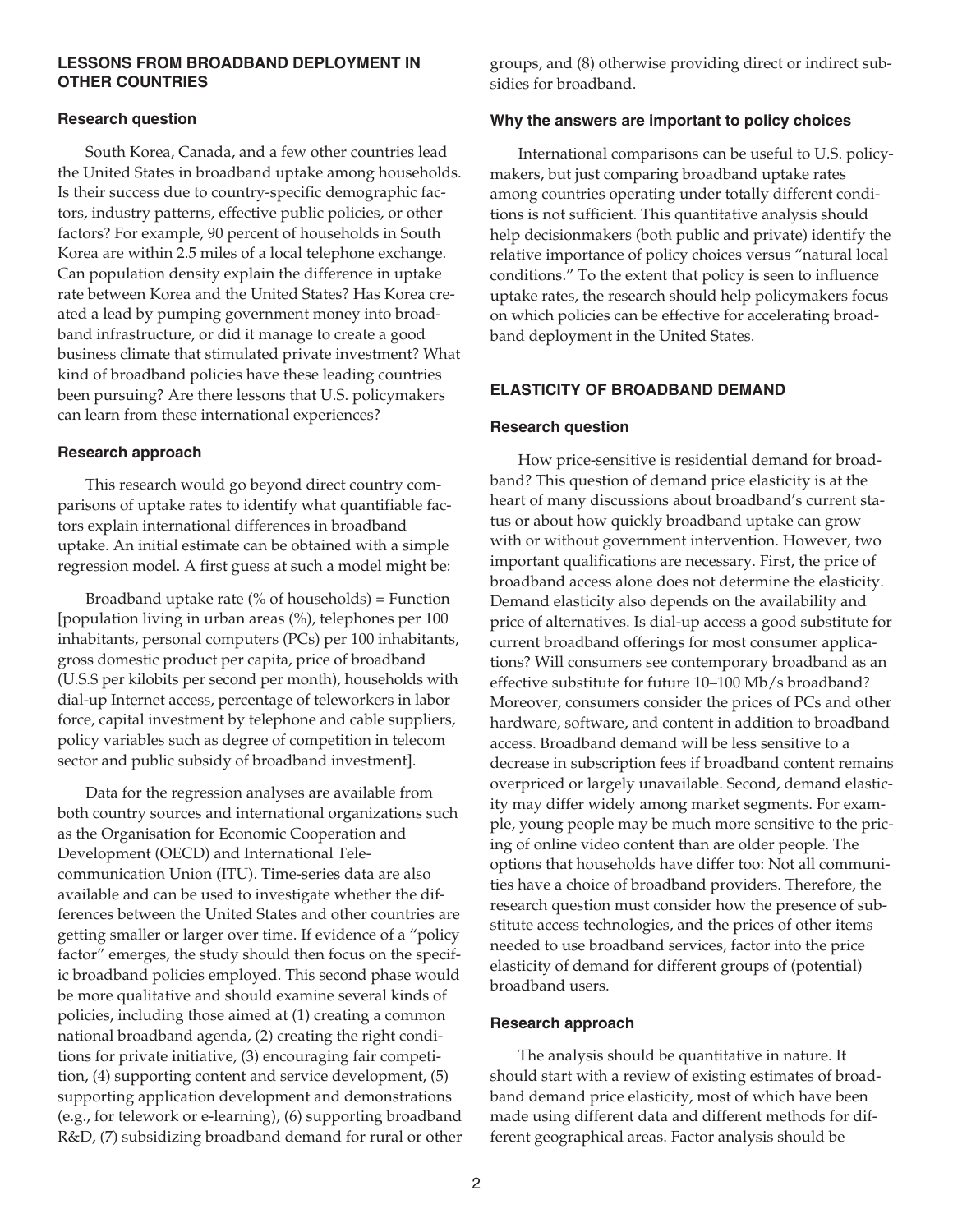applied to existing data to assess which group characteristics (income, age, teleworker, etc.) drive differences in measured elasticity.

Next, the determinants of demand elasticity should be analyzed separately for different groups of users. These estimates should focus on cross-price elasticity, i.e., the sensitivity of broadband demand to changes in the price of narrowband Internet and complementary products such as subscription fees for music or other content sites. The findings should then be related to policy variables, industry trends, and wider economic trends. This analysis should strive to answer questions such as: How might future changes in technology, the price of broadband access, and prices of complementary products affect demand for broadband? Which groups would be most influenced by price changes? To what extent can the present slower growth rates of broadband be explained by the economic downturn? What could be the effects of economic stimuli for the use of broadband for telework or other potentially important applications?

#### **Why the answers are important to policy choices**

Better insight into what drives demand is important for policies intended to influence broadband uptake, as well as for business decisions. The results of this research can inform policymakers about the likely effects of proposed policies (e.g., those affecting infrastructure costs, content availability and cost, new applications, and direct or indirect subsidies) on the demand for broadband. The analysis can also provide input to projections of the extent to which different groups (e.g., rural or low-income households) will be affected by different broadband policies.

# **LESSONS FROM CABLE DEPLOYMENT**

#### **Research question**

Some of the problems facing broadband deployment are similar to those faced in nationwide deployment of cable TV in the 1970s and 1980s. These similarities include issues of rights of way, fees and other concessions required by state and local governments, and questions about pricing and other drivers of demand. What lessons can federal, state, and local policymakers learn from the diffusion of cable TV and apply to the deployment of broadband, both now and in the future (e.g., 10–100 Mb/s digital service)?

## **Research approach**

Three lines of research follow the questions posed above. First, what lessons can be learned about best practices of state and local governments? How did state and

local government policies and practices evolve with respect to cable rights of way and fees? How were conflicting interests among different industry segments and other stakeholders resolved? How effective were the 1972 Federal Communications Commission (FCC) cable regulations and other federal efforts to harmonize state and local policies and practices? In the 1970s, the Ford Foundation funded the Cable TV Information Center to provide local governments with advice and expertise. It should be worthwhile to examine this initiative and evaluate its role in the deployment of cable.

Second, what do we know about the drivers of demand for cable at different levels of adoption? Cable TV went through several stages of providing content. Starting with the national TV networks, cable systems later added nonnetwork channels from other markets, premium content (HBO), narrowcasting (A&E, BET), and public service (C-Span) channels. It also went through several technology stages involving narrowband interactive services, analog set top converters, and digital set tops providing both video and data services. Were the drivers of demand significantly different at different levels of adoption (e.g., penetration up to 20%, between 20% and 50%, and above 50%)? How did the supply of content interact with demand?

Third, how did the price of cable services affect uptake? How did price elasticity differ among different groups of adopters? How did price elasticity change over time with the introduction of substitutes such as satellite? How important was churn in limiting the pace of uptake at different times and among different adopter groups? How did pricing of direct satellite TV affect cable prices and demand?

## **Why the answers are important to policy choices**

As stated above, broadband deployment is facing many similar problems. The results of this study should be used to inform policies aimed at (1) local and state government practices, (2) broadband content and services, and (3) prices. The lessons learned can help policymakers build on cable policy successes and avoid repeating cable policy failures.

## **WIRELESS AS A DRIVER OF BROADBAND DEMAND**

#### **Research question**

The premise of this research is that terrestrial wireless can provide a third facilities-based form of broadband access with characteristics different from DSL and Cable Modem. A key research question is how much can wireless deployment spur demand for broadband (and vice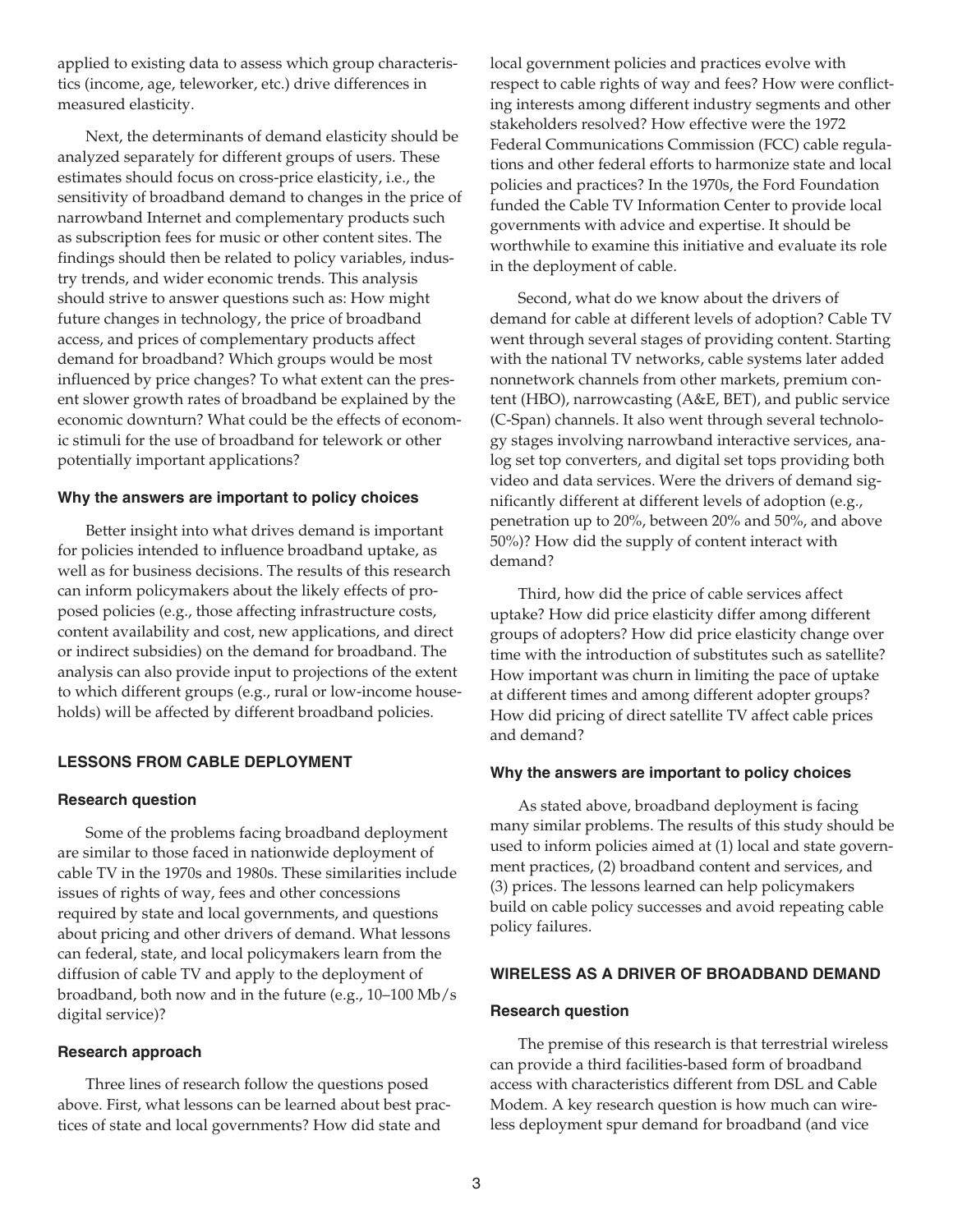versa). Assuming the technology has promise in one or more deployment models, what policies should be considered to nurture it?

## **Research approach**

This research should consider two principal models of deployment for broadband wireless access: (1) the last mile to the home or office, and (2) local hotspots (e.g., in airports and hotel lobbies) linked to other last-mile technologies. Wireless Local Area Network (LAN) evolution within individual homes or offices would not be a primary focus of this research.

Up to now, fixed line-of-sight (LOS) terrestrial wireless to the home or office has not been competitive with other local access technologies. However, adaptive systems, multihop mesh networks (a form of peer-to-peer architecture), and other non-LOS developments may change that balance. Moreover, fixed wireless might offer symmetric high-speed access, which would differentiate it from contemporary forms of broadband (e.g., DSL and Cable Modem). What effects could symmetric high-speed access have on the demand for broadband in general and for new applications specifically? For instance, symmetric access may be important for telemedicine or telework, and it allows users to run a web server from a small office or at home. Users rather than carriers also might finance wireless access, although user financing faces its own issues and impediments. If analysis suggests that wireless access could spur broadband demand, what government polices could accelerate its deployment without distorting the relevant markets? What research and demonstration projects should the government consider?

Wireless hotspots are booming but face both technical and nontechnical problems in offering reliable broadband access to large numbers of customers. A first research question is what effect expanded hotspot coverage would have on overall demand for broadband. How can concerns of incumbents that sharing wireless access cannibalizes their business be addressed? Would scale-up require more spectrum, or should new approaches to using the available spectrum be considered? How do providers and users deal with interference issues? Can hotspot wireless access be made plug-and-play? What level of interconnection between independent hotspot networks is required? What services can be made available using this model? How can privacy and security of wireless access be improved? Can campus-based deployments of wireless hotspots be used as case studies to better understand this model of deployment?

Consideration of mobile wireless deployment should be deferred. Neither 3G nor other forms of mobile wireless are expected to provide broadband in the 10–100 Mb/s range anytime soon.

## **Why the answers are important to policy choices**

Because wireless could be a major force in accelerating broadband demand, a closer look at the prospects for and impediments to its deployment is warranted. The results of the study would inform spectrum and other policies specifically related to wireless, as well as policies for stimulating demand for symmetric access services that wireless can deliver.

# **PROSPECTS FOR TECHNOLOGY LEAPFROGGING**

## **Research question**

Do new technologies hold promise for stimulating new broadband demand and leapfrogging existing access methods in the next few years? As one example, Gigabit Ethernet over Fiber (GEF) is becoming widely used in LANs and Wide Area Networks (WANs). GEF provides symmetric access at speeds at least two orders of magnitude greater than current DSL or Cable Modem services. Similar advances in computing have led to wholly new applications and demand patterns, as expressed by "Hamming's Law," which we paraphrase as: "When technology performance changes by an order of magnitude, fundamentally new applications and effects follow."

# **Research approach**

This research should be structured around three themes. First is application development and demand for broadband. What kinds of new applications and services might 10–100 Mb/s access bring? For instance, could it enable new telework applications, new uses of television, and routine video conferencing for business and pleasure? How might such new services affect demand for broadband?

Second is the relevance of Hamming's Law for broadband. In computing, order-of-magnitude advances in hardware have led to a continuous introduction of new applications (such as spreadsheets, digital publishing, and digital photo processing), which drive demand. What new applications might arise if we apply Hamming's Law to broadband access itself? Could a 10–100 Mb/s symmetric access service cause fundamental changes in the use of the Internet compared to 0.1–10 Mb/s asymmetric access services?

Third are impediments to the deployment of leapfrog technologies such as GEF. By definition, leapfrogging rather than an incremental approach makes current infras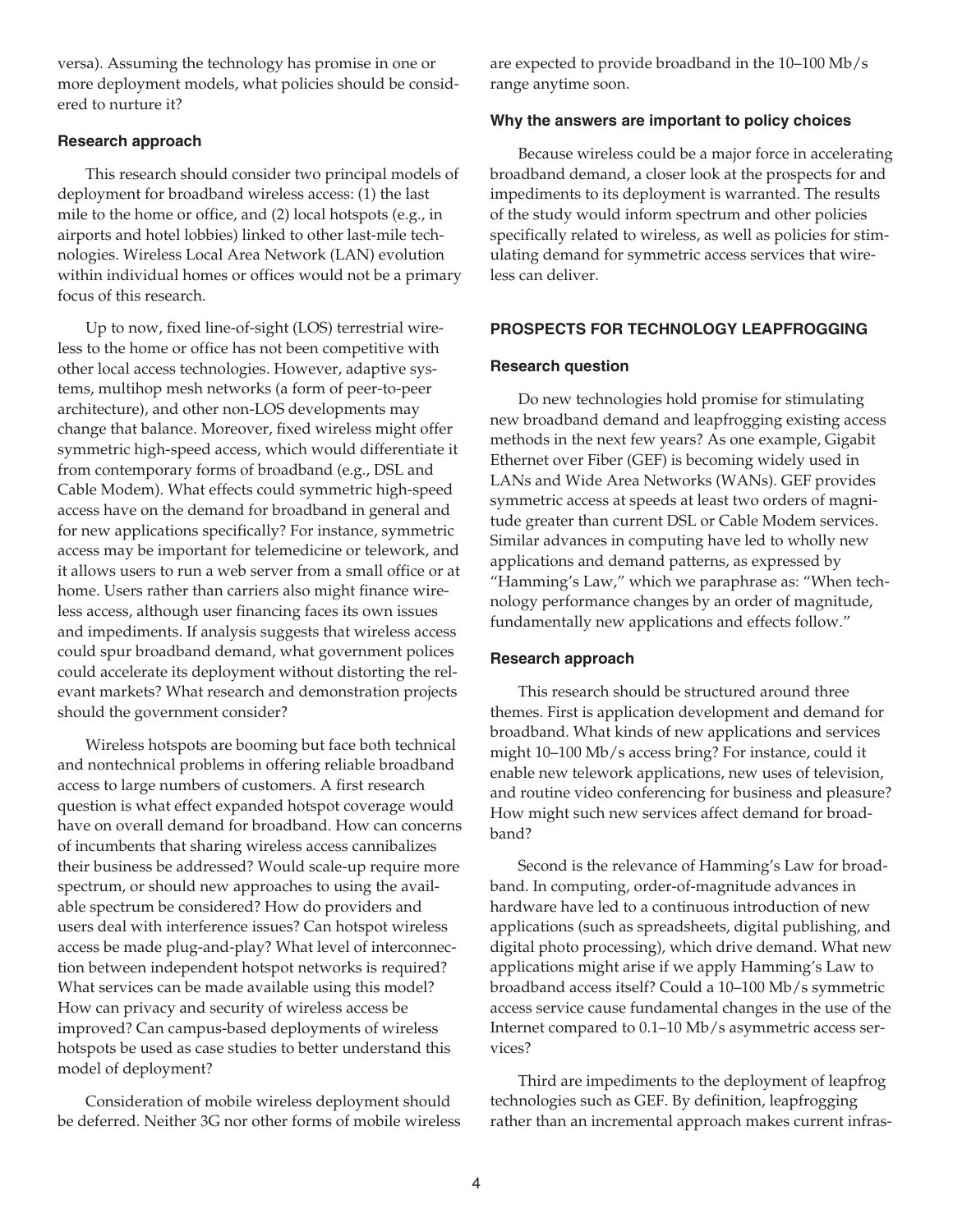tructure obsolete, which may be fought by incumbent broadband providers. However, new approaches such as user financing of GEF, along with aggressive marketing by real estate developers and apartment owners, could provide an alternative deployment path. This research should also examine the recent Canadian experience with userfinanced GEF for schools and local community organizations.

Using these analyses, the study should assess the case for additional public and private sector funding of broadband R&D and demonstration projects. Examples could include telemedicine applications in retirement communities, broadband e-government applications, and broadband distance learning in homes, schools, and community centers. There may also be applications in the area of national security, such as web cams combined with video data processing used as surveillance tools, which would have obvious privacy as well as security implications.

#### **Why the answers are important to policy choices**

Leapfrog rather than incremental approaches could dramatically spur demand for broadband. This study aims to inform policymakers about the prospects for leapfrog technologies such as GEF, the new applications and demand patterns they may catalyze, and the policies that might increase the public and private benefits from their development and deployment.

## **DO "KILLER APPS" FOR BROADBAND EXIST?**

#### **Research question**

Do "killer apps" exist for broadband? Many believe not. While e-mail remains a popular Internet application, it is no longer the dominant one. It may have started as a killer application, but it is now one of many applications in use. It clearly does not require broadband. Web surfing can be enhanced by broadband, but there is little evidence that higher speed alone will bring new demand for access to current web offerings. Studies by the Pew Internet and American Life Project and others suggest new applications, such as publishing and sharing rich media (e.g., home video) that are enabled for and used by subscribers with contemporary broadband (1–10 Mb/s). However, these same studies point out that there is no single killer application driving demand and that subscribers seem to be moving to broadband from dial-up as their use of the Internet matures and broadens. Mature, content-based industries, e.g., broadcast television and book publishing, do not appear to have killer applications—even the biggest hits have a small market share. Why should the Internet, a multipurpose/service infrastructure, be any different?

Others argue that on-demand music and video entertainment represent broadband killer applications that are constrained today by business and legal impediments to their widespread diffusion. Remove these obstacles, they contend, and demand for broadband will skyrocket. Still others suggest that applications such as multiplayer games, virtual reality, telework, telemedicine, or videoconferencing will become killer applications for broadband in the near future.

Are diffusion rates driven by a single dominant application significantly faster than diffusion rates driven by multiple useful applications with no dominant killer application? Is the role of a killer application associated with the introduction of a technology, and are killer applications replaced by multiple applications, with smaller market shares, as a technology diffuses?

#### **Research approach**

This research would examine the role (if any) of killer applications in driving the diffusion of past information and communication technologies, such as the telephone, broadcast and cable television, and personal computers, and then examine the policy implications for broadband.

Telephone service started with a single killer application (voice), and much later added other applications such as fax, voice mail, and call forwarding. However, the infrastructure has gone through several systemwide upgrades that enabled these new services, which are clearly not killer applications. Wireless telephone service started with the same single killer applications (voice) and is now adding additional applications such as Short Message Services and digital image capture and transmission. What lessons can be drawn?

Television service began with a generic killer application (one-way black-and-white video entertainment) that diffused into more than 90 percent of U.S. households within a decade of its postwar introduction. Subsequent developments added more diverse content (genres), subscription versus broadcast services, and pay-per-view services but no new killer applications. Why?

In contrast, PCs have diffused multiple generations of products, each able to run a successively broader set of applications. While spreadsheets may have been the initial killer application, what caused consumers and businesses to continue to upgrade their PC infrastructure and adopt multiple new applications and services? What are the implications for broadband?

Do emerging applications, such as multiplayer games, virtual reality, telemedicine, or videoconferencing have the potential to be killer applications? Are any of these